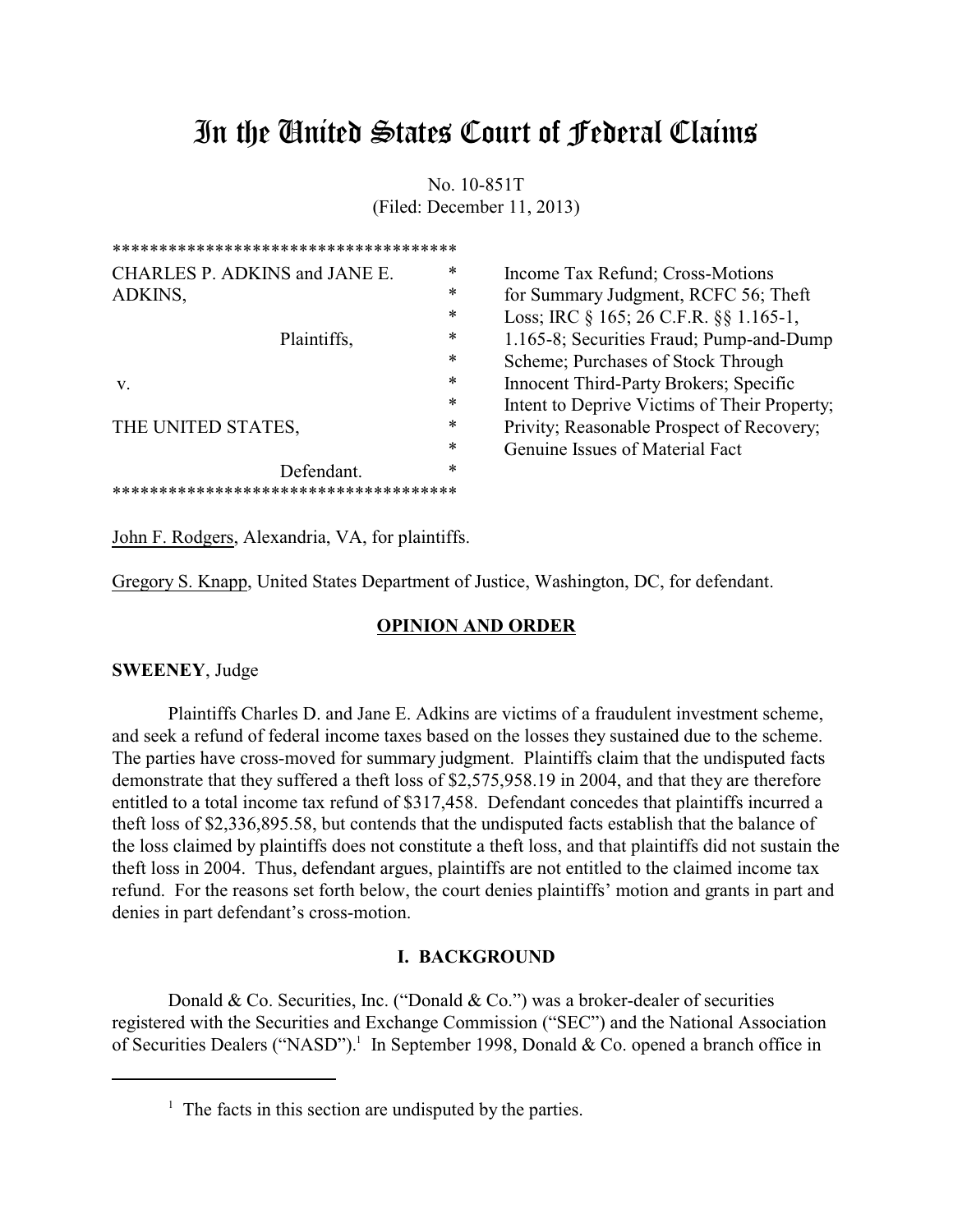Garden City, New York. One of the brokers who joined the Garden City office was Otto Kozak. Plaintiffs had begun investing through Mr. Kozak in 1997, when he was working for a different firm, and continued to do so after he joined Donald & Co.

Unbeknownst to plaintiffs, Donald & Co.'s Garden City office was operating a "pumpand-dump" scheme.<sup>2</sup> Broadly speaking, the pump-and-dump operation was accomplished by the office arranging to purchase large blocks of stock in various companies; encouraging its customers to purchase these stocks, artificially inflating the stocks' prices; and then, once the price of a particular stock was sufficiently inflated, selling the stock that it owned, resulting in gains for the office and, due to the subsequent decline in the stock price to a normal, uninflated level, losses for the office's customers. Among the stocks involved in the scheme were five stocks for which Donald & Co. was a market maker; in other words, it held these stocks in its own account to facilitate trading in them. These stocks, also referred to as "house stocks," consisted of Elec Communications Corp. ("Elec"), The Classica Group, Inc. ("Classica"), MyTurn.com, Inc. ("MyTurn"),<sup>3</sup> Great Train Store Co., and Tera Computer Co.

Plaintiffs accorded Mr. Kozak a high level of discretion to trade in their accounts. Some of the trades executed by Mr. Kozak for plaintiffs were done on margin; in other words, using money borrowed from Donald & Co. Mr. Kozak also convinced plaintiffs to participate in the initial public offering ("IPO") of Vianet Technologies, Inc. ("Vianet"). On December 20, 1999, plaintiffs sent a check for \$45,000 to Continental Stock Transfer & Trust Company to purchase a subscription in the IPO. However, the IPO was oversubscribed. Thus, in a January 25, 2000

# $2^2$  As defined by the SEC:

"Pump-and-dump" schemes involve the touting of a company's stock (typically small, so-called "microcap" companies) through false and misleading statements to the marketplace. These false claims could be made on social media such as Facebook and Twitter, as well as on bulletin boards and chat rooms. Pump-and-dump schemes often occur on the Internet where it is common to see messages posted that urge readers to buy a stock quickly or to sell before the price goes down, or a telemarketer will call using the same sort of pitch. Often the promoters will claim to have "inside" information about an impending development or to use an "infallible" combination of economic and stock market data to pick stocks. In reality, they may be company insiders or paid promoters who stand to gain by selling their shares after the stock price is "pumped" up by the buying frenzy they create. Once these fraudsters "dump" their shares and stop hyping the stock, the price typically falls, and investors lose their money.

SEC, "Pump-and-Dumps" and Market Manipulations, http://www.sec.gov/answers/pumpdump. htm (last updated June 25, 2013).

<sup>3</sup> MyTurn was formerly known as Compu-Dawn Inc.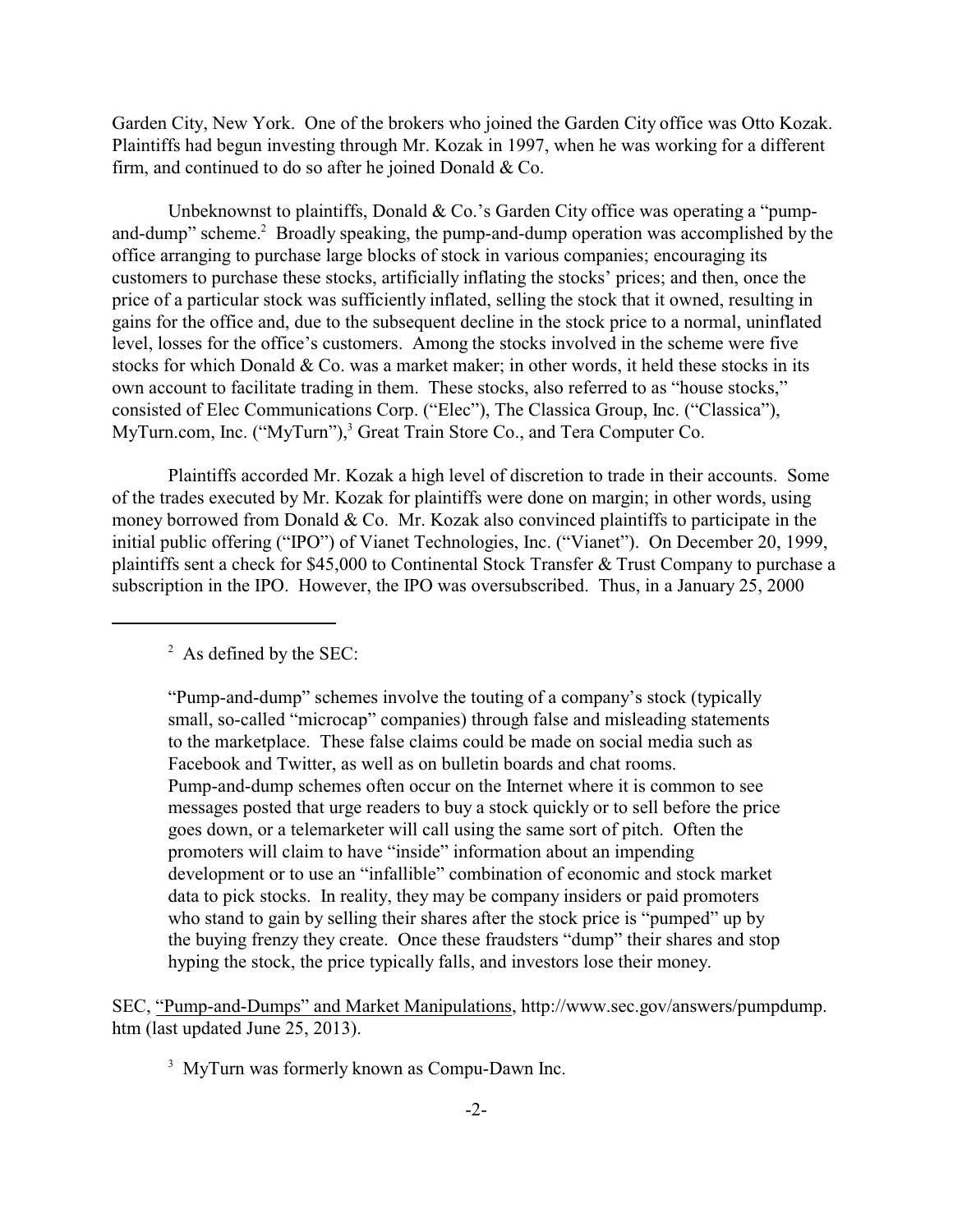letter prepared by Donald & Co. on its letterhead, Mr. Adkins requested that Vianet transfer the \$45,000 to an escrow account for use in the company's new private placement offering. There is no evidence in the record indicating that the transfer requested by Mr. Adkins occurred. Instead, on December 20, 1999, Mr. Kozak transferred \$45,000 from plaintiffs' investment account to plaintiffs' bank account. According to plaintiffs, their accounts at Donald  $& Co$ . were never credited with the \$45,000 from the check.

Notwithstanding the issues related to the Vianet IPO, the value of plaintiffs' investments with Donald & Co. rose to approximately \$3.6 million, with their holdings of MyTurn stock representing most of that value. Beginning in February 2000, however, the value of MyTurn stock began to decline. As a result, the equity in plaintiffs' margin account fell below the required threshold and Donald  $& Co.$  began to issue margin calls to plaintiffs. Mr. Adkins instructed Mr. Kozak to meet the margin calls by selling some of plaintiffs' stock holdings, the MyTurn stock in particular. Mr. Kozak did not follow this instruction; rather, he convinced Mr. Adkins to retain the MyTurn stock and meet the margin calls by transferring additional cash and securities to Donald & Co.

Some of the securities transferred by plaintiffs to Donald  $& Co.$  to meet the margin calls were Donald & Co. house stocks purchased by plaintiffs through other firms, including Bear, Stearns Securities Corp.; May Davis Group Inc.; and H.J. Meyers & Co., Inc. (collectively, "third-party brokers"). Specifically, through these brokers, plaintiffs purchased MyTurn stock in the amount of \$143,617.72, Tera Computer Co. stock in the amount of \$26,793.13, and Great Train Store Co. stock in the amount of \$40,890. Plaintiffs purchased the latter two stocks at the recommendation of the third-party brokers.

By the beginning of 2002, the value of plaintiffs' investments with Donald & Co. had dropped dramatically. As a result, on February 7, 2002, plaintiffs submitted a statement of claim to the NASD in support of their demand for arbitration against Donald & Co. and three of its principals: David Stetson, Slava Volman, and Steven Ingrassia. Donald & Co. ceased operations on July 24, 2002, due to insufficient capital, and Donald & Co. was expelled from the NASD on March 18, 2003.

In the meantime, on March 17, 2003, one of plaintiffs' arbitration attorneys requested that the NASD adjourn an upcoming arbitration hearing on two grounds: (1) Donald & Co. had not responded fully to plaintiffs' discovery demands,<sup>4</sup> and (2) the attorney and Mr. Adkins had been advised by the United States Attorney that an indictment against the Donald & Co. brokers was forthcoming, at which time the United States Attorney would request that all civil litigation be stayed. Ultimately, the arbitration attorneys advised plaintiffs that they would be unable to proceed with arbitration without discovery and in light of the pending indictment; however, they suggested that the arbitration claim be left open in the event that proceedings in the criminal

<sup>&</sup>lt;sup>4</sup> Plaintiffs object to the use of the word "fully," but that precise word is used by the arbitration attorney in his letter to the NASD.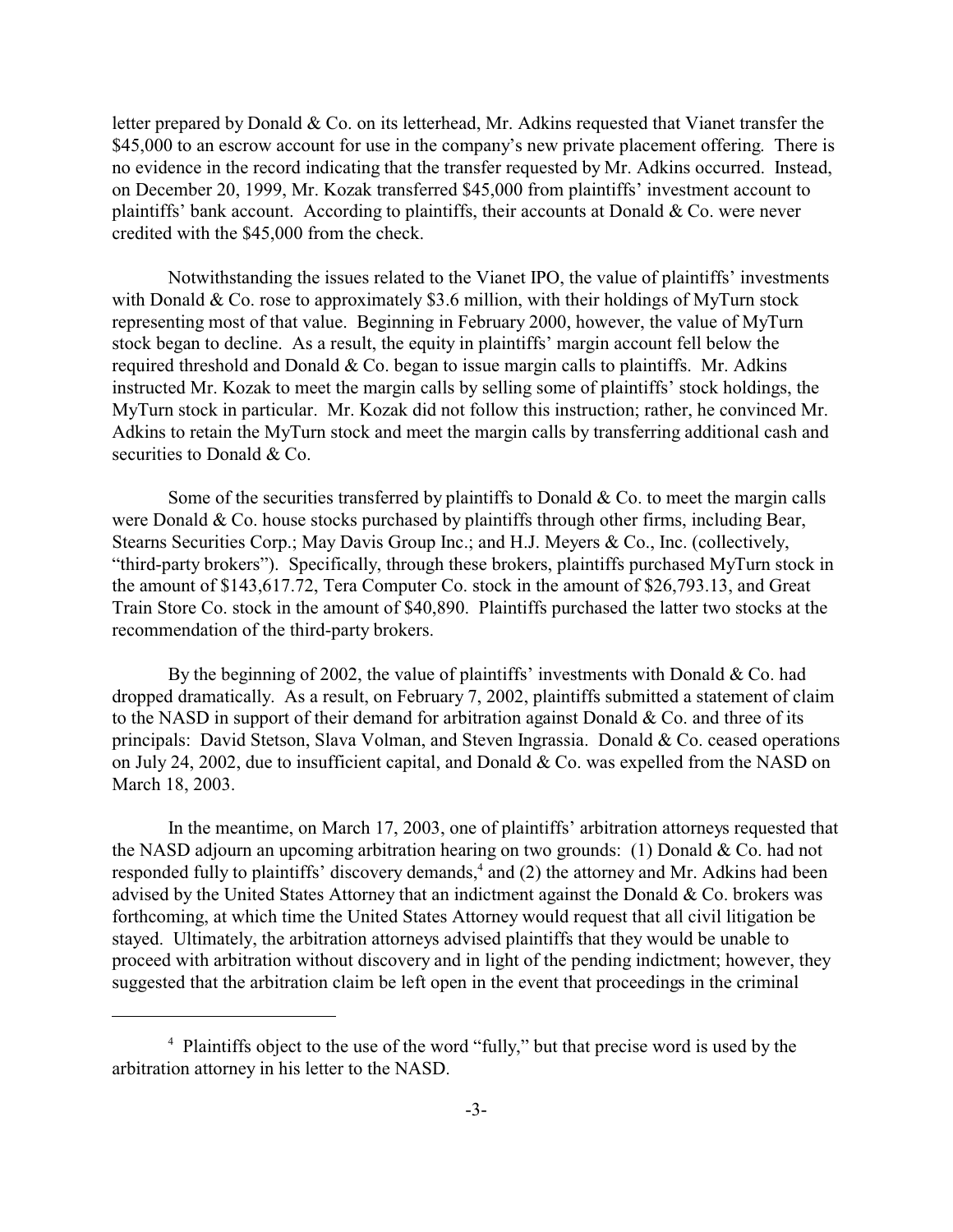matter revealed pertinent information. Thus, plaintiffs did not withdraw their arbitration claim at that time.

Ultimately, a federal grand jury in the Eastern District of New York returned indictments against several principals and employees of the Garden City branch of Donald & Co., including Mr. Ingrassia, Mr. Volman, Mr. Stetson, and Mr. Kozak, for conspiracy to commit securities fraud, securities fraud related to the Elec and Classica stocks, and money laundering conspiracy. Mr. Ingrassia and Mr. Stetson were also indicted on money laundering charges.

In September 2004, Mr. Ingrassia and Mr. Stetson agreed to plead guilty to the securities fraud conspiracy, securities fraud, and money laundering conspiracy charges. Mr. Volman agreed to plead guilty to the same charges the following month. The statutory penalties for each charge were described in the plea agreements; in addition to imprisonment and supervised release, the three defendants were subject to fines that could exceed \$1.75 million, mandatory restitution in an amount to be determined, and forfeiture. With respect to the latter punishment, the three defendants agreed, pursuant to 18 U.S.C. § 981(a)(1)(C), 18 U.S.C. § 982, and/or 21 U.S.C. §  $853(p)$ ,<sup>5</sup> to the entry of forfeiture money judgments against them in which Mr. Ingrassia would forfeit \$100,000 to the United States, Mr. Stetson would forfeit \$150,000 to the United States, and Mr. Volman would forfeit \$300,000 to the United States. In addition to facing criminal penalties for their roles in the securities fraud, the SEC barred Mr. Stetson from acting as a broker or dealer in securities on May 14, 2004, and barred Mr. Ingrassia and Mr. Volman from acting as brokers or dealers in securities on December 7, 2004.

By the end of 2004, neither Mr. Ingrassia, Mr. Volman, nor Mr. Kozak had paid plaintiffs for their losses. Nor had the United States District Court for the Eastern District of New York entered a restitution order.

Criminal proceedings against the indicted individuals continued into 2005 and beyond. For example, in August 2005, Mr. Kozak agreed to plead guilty to the securities fraud conspiracy and securities fraud charges filed against him. Pursuant to his plea agreement, he was subject to imprisonment, supervised release, fines that could exceed \$1.25 million, and mandatory restitution in an amount to be determined. Mr. Kozak was sentenced, and judgment against him

<sup>&</sup>lt;sup>5</sup> Mr. Ingrassia and Mr. Volman agreed to the entry of forfeiture money judgments against them pursuant to 18 U.S.C. § 981(a)(1)(C) and 18 U.S.C. § 982, which relate to civil and criminal forfeiture, respectively. Mr. Stetson's plea agreement is not part of the record; nor is it accessible via PACER. However, his forfeiture money judgment was entered pursuant to 18 U.S.C. § 982 and 21 U.S.C. § 853(p), the latter of which relates to forfeiture of substitute property.

<sup>&</sup>lt;sup>6</sup> Although Mr. Ingrassia's plea agreement reflected that he had agreed that a forfeiture money judgment would be entered against him by March 1, 2005, a review of the docket in his criminal case indicates that such a judgment was not entered against him.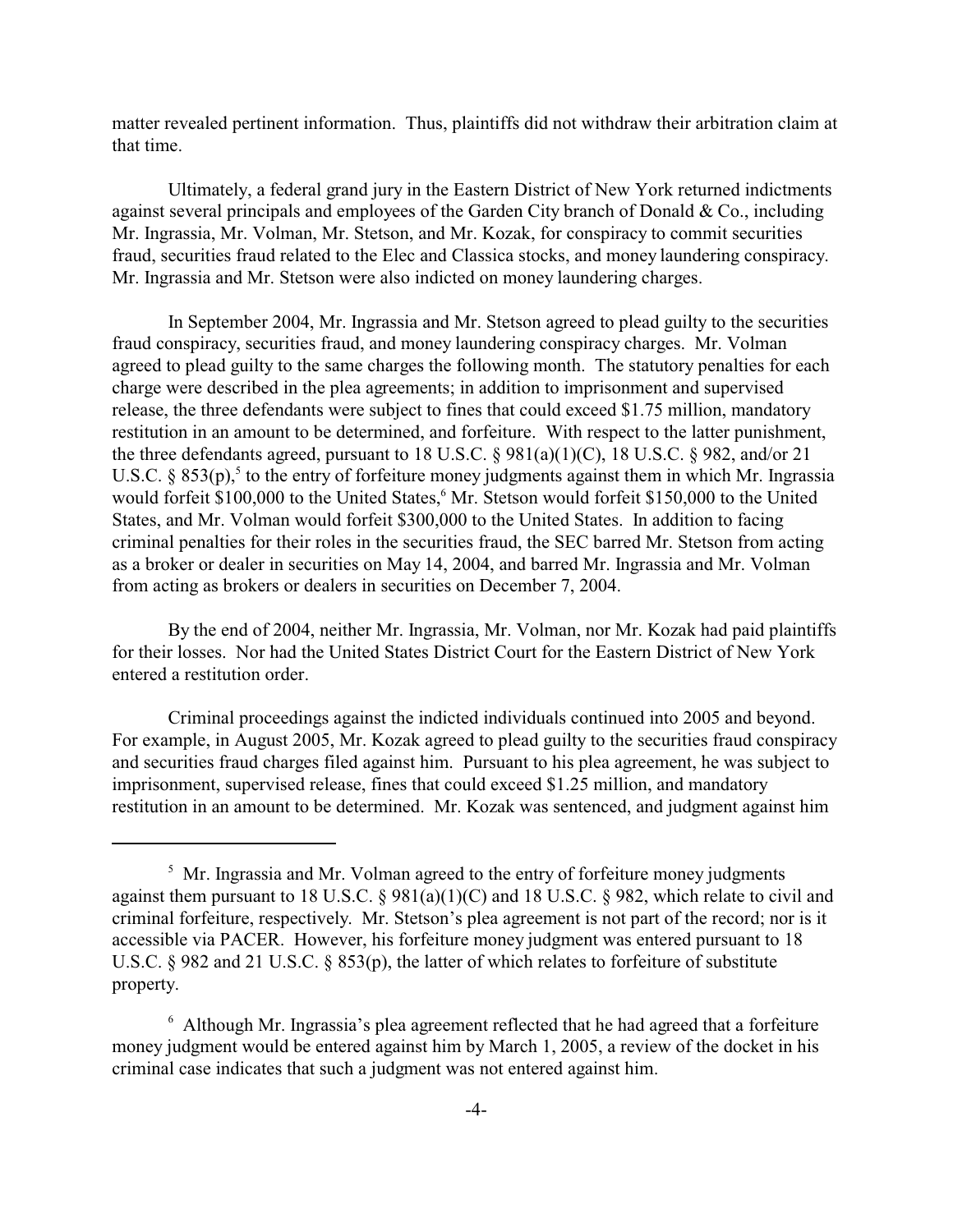issued, in July 2006. As part of his sentence, he was directed to pay restitution in the amount of \$631,482.26. However, there is no evidence in the record that Mr. Kozak made any restitution payments before his death in April 2011. Another criminal defendant, Mr. Volman, satisfied the \$300,000 forfeiture money judgment entered against him in 2005, and was sentenced in July 2012. As part of his sentence, Mr. Volman was directed to pay restitution in the amount of \$3,590,466.50. Mr. Ingrassia was sentenced in December 2009, and was directed to pay restitution in the amount of \$4,243,858.44. And, Mr. Stetson, sentenced in March 2011, was directed to pay restitution in the amount of \$3,590,466.50. That same year, Mr. Stetson made a \$75,000 payment in partial satisfaction of the \$150,000 forfeiture money judgment entered against him. The restitution obligations of Mr. Volman, Mr. Ingrassia, and Mr. Stetson were joint and several with each other.

The United States Attorney's Office, having identified plaintiffs as victims of the securities fraud perpetuated at the Garden City branch of Donald & Co., kept plaintiffs apprised of the ongoing criminal proceedings. In an August 12, 2005 letter, the office's Victim Witness Coordinator advised plaintiffs of the charges filed against the Donald  $& Co.$  brokers, that they had a right to restitution as provided by law, and that they could follow the criminal proceedings through the Victim Notification System.<sup>7</sup> Then, in a March 31, 2006 letter regarding sentencing proceedings, the United States Attorney's Office advised plaintiffs that they might be contacted by a probation officer to discuss how they were affected by the securities fraud, and requested that plaintiffs complete and return an enclosed "Affidavit of Loss" to the probation officer. Plaintiffs did not submit the affidavit; indeed, Mr. Adkins does not recall receiving the affidavit or being contacted by a probation officer. It appears that because there was no affidavit submitted on plaintiffs' behalf, plaintiffs were not included on the victim list submitted to the federal district court for the purposes of receiving restitution from the convicted Donald & Co. brokers.

While the criminal proceedings were pending, plaintiffs attempted to recoup some of their losses by claiming a tax deduction. Pursuant to section 165 of the Internal Revenue Code ("IRC") and its implementing regulations, taxpayers are permitted to deduct a theft loss from their income in the year that they discover the loss, so long as they have not been compensated for the loss and so long as they do not have a claim for reimbursement for which they have a reasonable prospect of recovery. IRC § 165(a), (c), (e); 26 C.F.R. §§ 1.165-1(a), (d), 1.165-8(a). Accordingly, in 2006, plaintiffs timely filed amended federal income tax returns for 2001 through 2004 reflecting a total theft loss, as calculated by their accountant, of \$2,575,958.19. Most of that loss derived from the Donald & Co. pump-and-dump scheme; \$2,336,895.58 of the loss was attributable to purchases made through Donald & Co. and \$194,062.61 of the loss was attributable to purchases made via the third-party brokers. The remaining \$45,000 of the claimed

 $<sup>7</sup>$  In their supplemental response brief, plaintiffs assert, for the first time, and without</sup> evidence in support, that they began to receive victims' rights correspondence in 2004. However, neither the undisputed facts agreed to by the parties nor the record before the court supports the existence of such correspondence prior to August 12, 2005.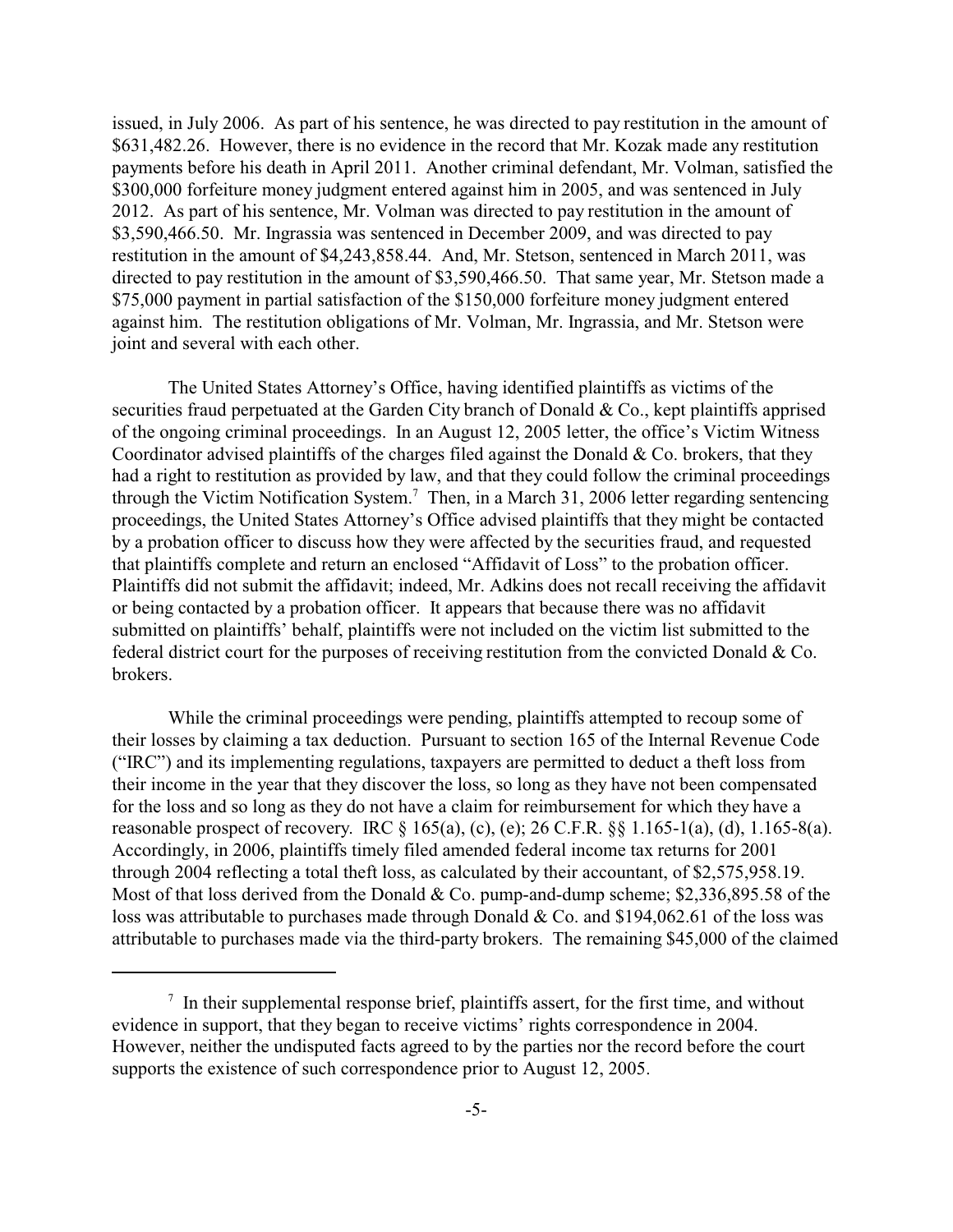loss related to plaintiffs' investment in the Vianet IPO; plaintiffs assert that by failing to credit their investment accounts with the \$45,000 from their check and instead transferring \$45,000 from their investment accounts to their bank account, Donald & Co. deprived them of \$45,000. Plaintiffs claimed the theft loss in 2004, carrying back portions of the loss to the previous three years. As a result, plaintiffs sought income tax refunds of \$115,736 for 2004, \$24,021 for 2003, \$71,621 for 2002, and \$177,707 for 2001.

On April 29, 2008, approximately two years after they filed their amended federal income tax returns, plaintiffs withdrew their arbitration claim against Donald & Co. and its brokers. Subsequently, in a December 12, 2008 notice of disallowance, the Internal Revenue Service ("IRS") denied plaintiffs' refund claims for 2001, 2003, and 2004 in the total amount of \$317,458.8 Plaintiffs protested the notice of disallowance at the IRS Office of Appeals. In an April 5, 2011 memorandum, an Appeals Officer concluded that plaintiffs had sustained a theft loss of \$2,532,996.01–plaintiffs' claimed theft loss minus the portion of the loss attributable to the Great Train Store Co. and Tera Computer Co. stock purchases through third-party brokers–in 2004, and were therefore entitled to the corresponding refunds. However, at the time the Appeals Officer issued his memorandum, the IRS Office of Appeals lacked jurisdiction to settle plaintiffs' case because plaintiffs had filed suit in the United States Court of Federal Claims. Indeed, plaintiffs filed suit in this court on December 10, 2010, seeking income tax refunds for 2001, 2003, and 2004, in the total amount of \$317,458.

Currently, there are no funds available from the convicted Donald  $& Co.$  brokers to pay restitution to plaintiffs. In fact, none of the named victims have been fully reimbursed for their losses. Further, there is no evidence that the convicted Donald & Co. brokers possess assets sufficient to pay restitution or any judgment against them.

#### **II. DISCUSSION**

The parties have both moved for summary judgment pursuant to Rule 56 of the Rules of the United States Court of Federal Claims ("RCFC"). Summary judgment is appropriate when there is no genuine issue of material fact and the moving party is entitled to a judgment as a matter of law. RCFC 56(a); Celotex Corp. v. Catrett, 477 U.S. 317, 322 (1986). A fact is material if it "might affect the outcome of the suit under the governing law." Anderson v. Liberty Lobby, Inc., 477 U.S. 242, 248 (1986). An issue is genuine if it "may reasonably be resolved in favor of either party." Id. at 250.

The moving party bears the initial burden of demonstrating the absence of any genuine issue of material fact. Celotex Corp., 477 U.S. at 323. The nonmoving party then bears the burden of showing that there are genuine issues of material fact for trial. Id. at 324. Both parties may carry their burden by "citing to particular parts of materials in the record, including

<sup>&</sup>lt;sup>8</sup> Plaintiffs' refund claims for those three years actually totaled \$317,464. The origin of the \$6 discrepancy in the amounts is unclear.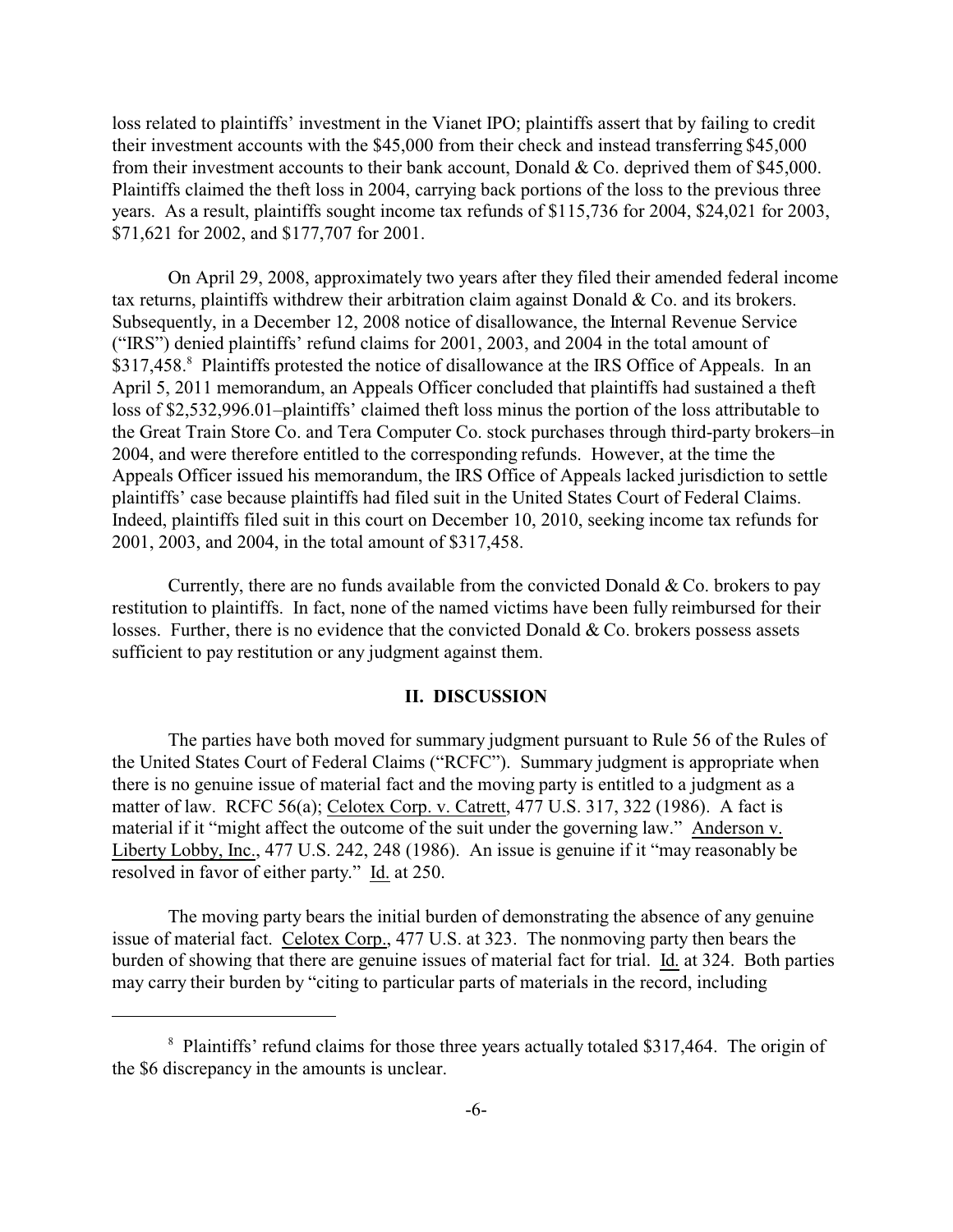depositions, documents, electronically stored information, affidavits or declarations, stipulations (including those made for purposes of the motion only), admissions, interrogatory answers, or other materials" or by "showing that the materials cited do not establish the absence or presence of a genuine dispute, or that an adverse party cannot produce admissible evidence to support the fact." RCFC  $56(c)(1)$ .

The court must view the inferences to be drawn from the underlying facts in the light most favorable to the nonmoving party. Matsushita Elec. Ind. Co. v. Zenith Radio Corp., 475 U.S. 574, 587 (1986). However, the court must not weigh the evidence or make findings of fact. See Anderson, 477 U.S. at 249 ("[A]t the summary judgment stage the judge's function is not himself to weigh the evidence and determine the truth of the matter but to determine whether there is a genuine issue for trial."); Contessa Food Prods., Inc. v. Conagra, Inc., 282 F.3d 1370, 1376 (Fed. Cir. 2002) ("On summary judgment, the question is not the 'weight' of the evidence, but instead the presence of a genuine issue of material fact . . . ."), abrogated on other grounds by Egyptian Goddess, Inc. v. Swish, Inc., 543 F.3d 665 (Fed. Cir. 2008) (en banc); Ford Motor Co. v. United States, 157 F.3d 849, 854 (Fed. Cir. 1998) ("Due to the nature of the proceeding, courts do not make findings of fact on summary judgment."); Mansfield v. United States, 71 Fed. Cl. 687, 693 (2006) ("[T]he Court may neither make credibility determinations nor weigh the evidence and seek to determine the truth of the matter. Further, summary judgment is inappropriate if the factual record is insufficient to allow the Court to determine the salient legal issues."). Entry of summary judgment is mandated against a party who fails to establish "an element essential to that party's case, and on which that party will bear the burden of proof at trial." Celotex Corp., 477 U.S. at 322. However, if neither party meets this burden on the filing of cross-motions for summary judgment, then the court must deny both motions. See, e.g., Canal 66 P'ship v. United States, 87 Fed. Cl. 722, 723 (2009); Dick Pac./GHEMM, JV v. United States, 87 Fed. Cl. 113, 126 (2009).

Initially, the issues presented by the parties in their motions for summary judgment included whether plaintiffs' investment losses constitute a theft loss pursuant to IRC § 165; if so, whether 2004 is the correct year to allow the theft loss deduction; and, if plaintiffs sustained a theft loss in 2004, what is the proper amount of the income tax deduction and associated refunds. During supplemental briefing, the parties narrowed the issues. Defendant now concedes that most of plaintiffs' investment losses–those attributable to stock purchases made through Donald & Co.–constitute a theft loss. Thus, the issues remaining for the court's resolution are  $(1)$ whether the \$239,062.61 in losses attributable to purchases through the third-party brokers and to the Vianet IPO constitute theft losses under IRC § 165; (2) whether 2004 is the correct year to allow the theft loss deduction; and (3) if refunds are proper, what are the amounts of those refunds. Deeming oral argument unnecessary, the court addresses each of these issues in turn.

#### **A. Losses Not Attributable to Stock Purchases Through Donald & Co.**

In general, taxpayers may deduct from their income any unreimbursed loss attributable to theft. IRC  $\S$  165(a), (c), (e); 26 C.F.R.  $\S$  1.165-8(a). "[T]he term 'theft' shall be deemed to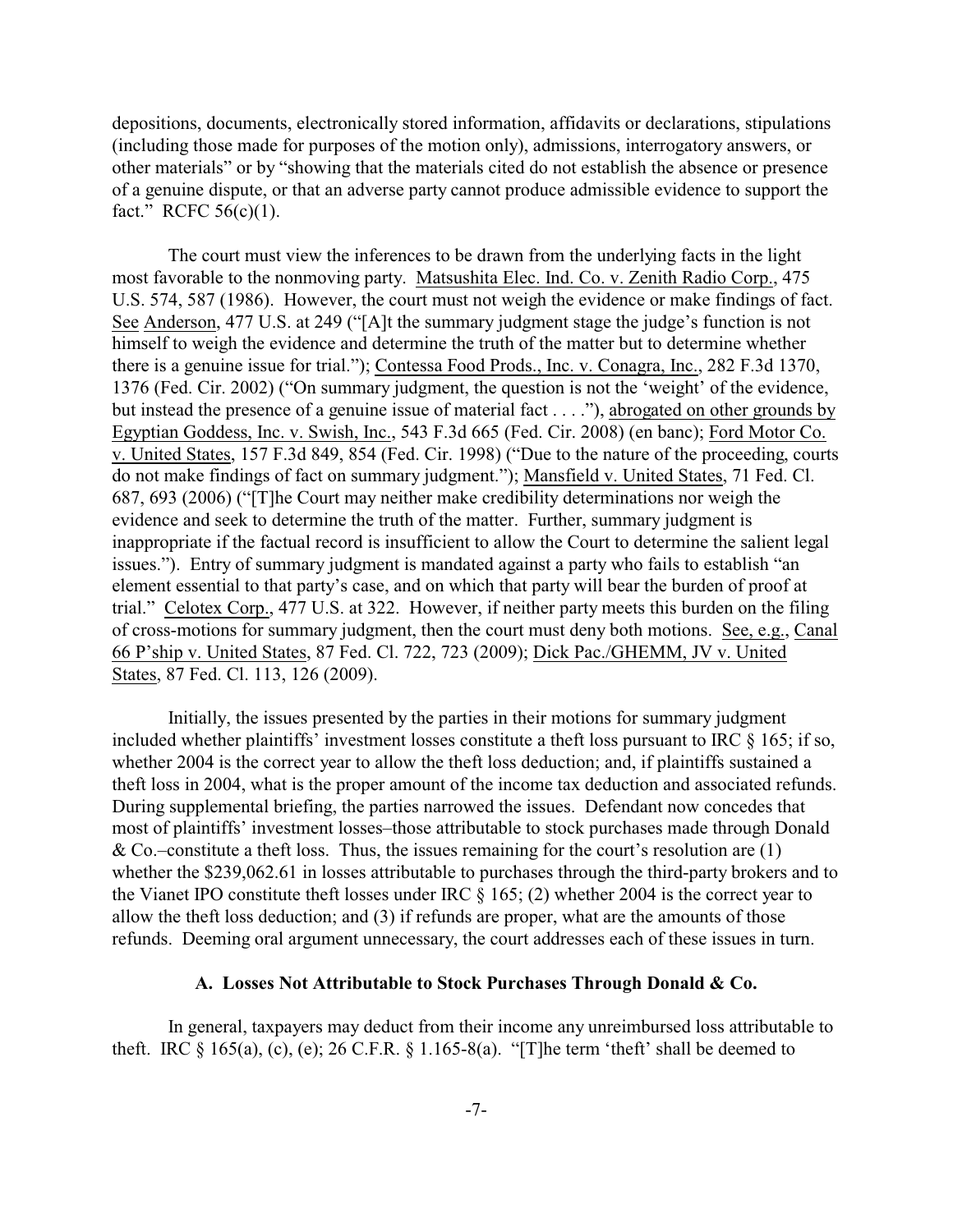include, but shall not necessarily be limited to, larceny, embezzlement, and robbery." 26 C.F.R. § 1.165-8(5). Neither IRC § 165 nor its implementing regulations provide any further guidance for what constitutes a theft.<sup>9</sup> However, in most cases, to constitute a theft, the perpetrator must have had the specific intent to deprive the victim of his property. Goeller, 109 Fed. Cl. at 549; Schroerlucke v. United States, 100 Fed. Cl. 584, 598 (2011); De Fusco v. Comm'r, 38 T.C.M. (CCH) 920, 922 (1979); accord N.Y. Penal Law § 155.05(1) (Consol. 2013) ("A person steals property and commits larceny when, with intent to deprive another of property or to appropriate the same to himself or to a third person, he wrongfully takes, obtains or withholds such property from an owner thereof."); Va. Code Ann.  $\S 18.2-178(A)$  (2013) ("If any person obtain, by any false pretense or token, from any person, with intent to defraud, money, a gift certificate or other property that may be the subject of larceny, he shall be deemed guilty of larceny thereof[.]"); see also Krahmer v. United States, 810 F.2d 1145, 1146 (Fed. Cir. 1987) (holding that the taxpayer was required to prove that the seller of a painting "defrauded him by knowingly and intentionally misattributing the painting to the artist"). In other words, there must be privity between the perpetrator and the victim. Schroerlucke, 100 Fed. Cl. at 598; De Fusco, 38 T.C.M. (CCH) at 922.

Defendant contends that plaintiffs have not established this privity requirement with respect to the losses they incurred that were attributable to the Donald  $& Co.$  house stocks they purchased through the third-party brokers and to the Vianet IPO.

#### **1. Losses Attributable to Stock Purchases Through Third-Party Brokers**

To recover losses arising from the purchases of stock they made through third-party brokers, plaintiffs must establish that the losses were the result of a theft perpetrated by a person or entity that intended to deprive them of their property. Plaintiffs purchased three Donald & Co. house stocks through third-party brokers: MyTurn, Tera Computer Co., and Great Train Store Co. Donald & Co.'s Garden City office manipulated the price of these stocks as part of its pump-and-dump scheme, but the third-party brokers were not involved in the manipulation. Defendant contends that because the stock purchases at issue were not made through Donald & Co., its brokers did not receive plaintiffs' funds for these purchases and could not have intended to deprive plaintiffs of the funds used to make these purchases. In other words, with respect to these purchases, plaintiffs were not in privity with Donald & Co.

<sup>9</sup> Most courts analyzing whether a particular criminal act constitutes a theft for the purposes of IRC § 165 refer to state law, but in a recent decision, the Honorable Francis M. Allegra of this court determined that the definition of theft should be derived from federal common law. See Goeller v. United States, 109 Fed. Cl. 534, 549-50 (2013) (holding that "the term 'theft' . . . means the fraudulent taking of property belonging to another, from his possession, or from the possession of some person holding the same for him, without his consent, with the intent to deprive the owner of the value of the same, and to appropriate it to the use or benefit of the person taking" and includes situations in which "one who obtains possession of property by lawful means . . . thereafter appropriates the property").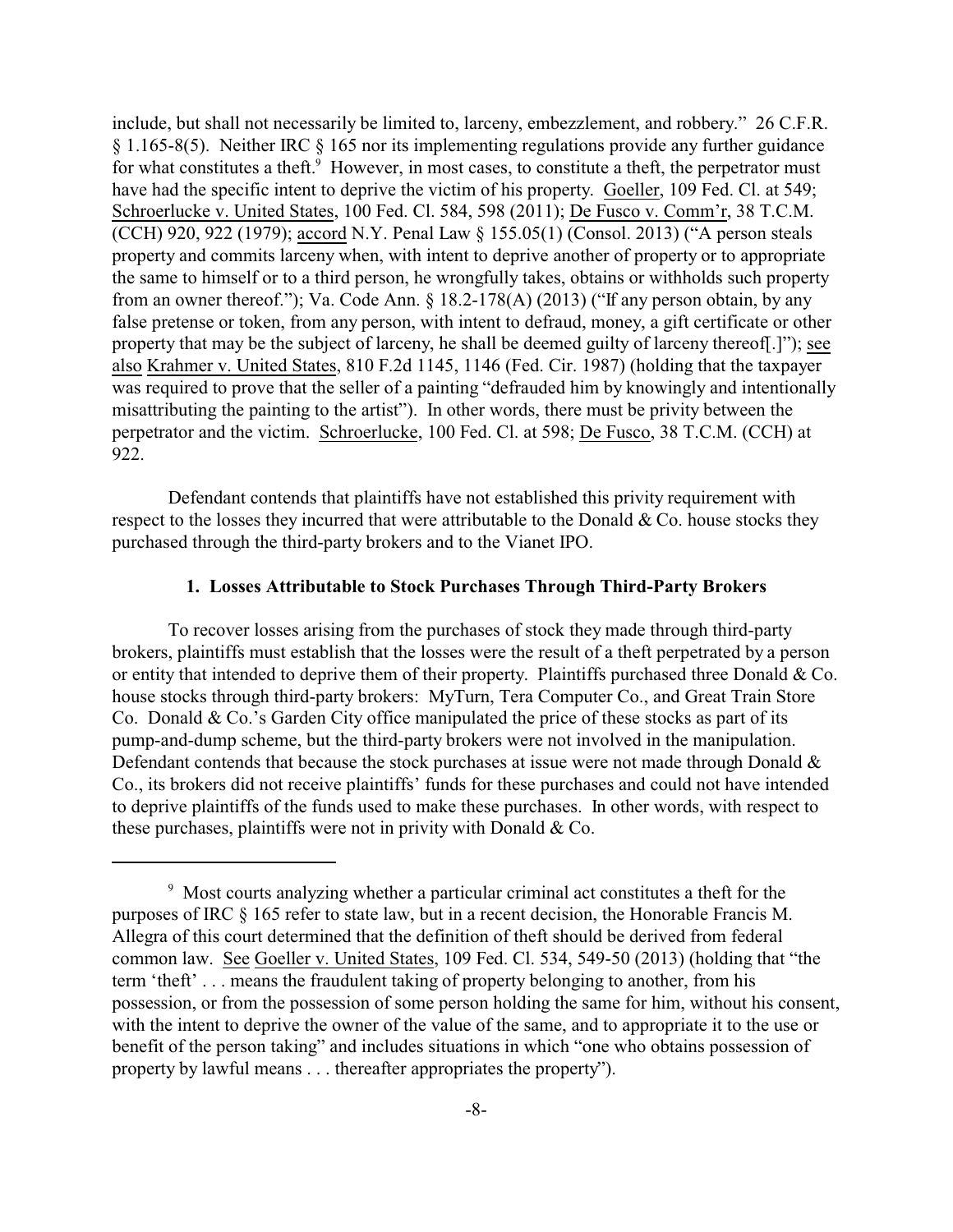Plaintiffs respond that they have established privity for all of the third-party broker purchases. With respect to the MyTurn stock purchases, plaintiffs assert that they purchased the stock from the third-party brokers at Mr. Kozak's recommendation and insistence. Mr. Adkins testified at his deposition that Mr. Kozak recommended that plaintiffs purchase more MyTurn stock when the stock price began to decline, but because plaintiffs had exhausted their margin at Donald  $& Co., Mr. Kozak instructed them to make the purchases through the third-party brokers.$ where plaintiffs had available margin. Thus, according to plaintiffs, even though they did not purchase the MyTurn stock at issue directly from Donald & Co., Mr. Kozak was the individual responsible for their purchases, and because Mr. Kozak manipulated the price of the MyTurn stock as part of the pump-and-dump scheme, there was an intent to deprive them of the funds used to purchase the stock.

Defendant does not challenge plaintiffs' representation that Mr. Kozak directed the purchases of MyTurn stock from the third-party brokers. Rather, it cites a number of decisions in support of the proposition that to establish the intent-to-deprive element of theft with respect to securities fraud, a victim must show that he purchased the stocks at issue directly from the perpetrator of the securities fraud. The circumstances presented in those decisions, however, are distinguishable from those present in this case. In all but one of the cited decisions, the individuals alleged to have been the perpetrators of securities fraud or other wrongdoing were corporate officers, and the courts concluded either that (1) when an investor purchased his stock on the open market, the corporate officers could not have had the intent to deprive the investor of his property because they did not obtain that property from the investor or, more generally, (2) the investor had not established that the corporate officers intended to deprive the investor of his property. See MTS Int'l, Inc. v. Comm'r, 169 F.3d 1018 (6th Cir. 1999); Bellis v. Comm'r, 540 F.2d 448, 449 (9th Cir. 1976); Schroerlucke, 100 Fed. Cl. at 584; De Fusco, 38 T.C.M. (CCH) at 920; Barry v. Comm'r, 37 T.C.M. (CCH) 925 (1978); Paine v. Comm'r, 63 T.C. 736, aff'd mem., 523 F.2d 1053 (5th Cir. 1975). In the remaining decision cited by defendant, the alleged wrongdoing was perpetrated by an investment company, but related to securities over which the company had no control. See Lombard Bros., Inc. v. United States, 893 F.2d 520 (2d Cir. 1990).

In this case, while it is true that plaintiffs did not purchase the MyTurn stock at issue directly from Donald & Co., they purchased the stock at the direction of one of its brokers, Mr. Kozak, and Donald & Co. owned MyTurn stock and manipulated the price of the MyTurn stock for its advantage. Indeed, Donald & Co. may well have been the seller of the MyTurn stock purchased by plaintiffs through the third-party brokers.<sup>10</sup> In other words, because plaintiffs purchased stock at the behest of one of Donald & Co.'s brokers and Donald & Co. may have been the seller of the stock, the third-party brokers may have acted merely as conduits for

<sup>&</sup>lt;sup>10</sup> One of the third-party brokers from which plaintiffs purchased MyTurn stock–May Davis Group, Inc.–was, like Donald & Co., a market maker for the stock and therefore owned the stock in its own account. However, there is no evidence that the other third-party broker from which plaintiffs purchased MyTurn stock–Bear, Stearns Securities Corp.–was a market maker for the stock.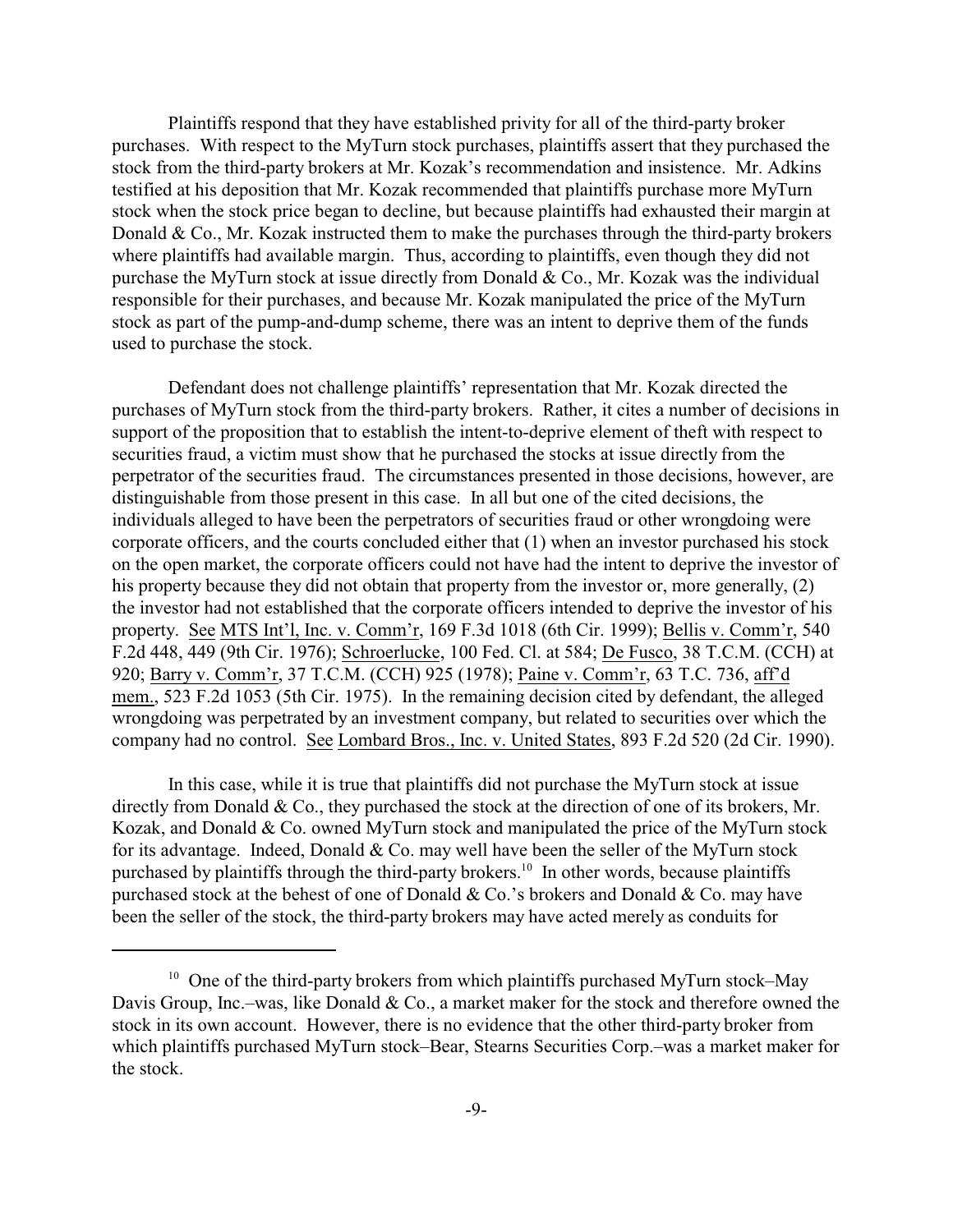plaintiffs' funds. See Jensen v. Comm'r, 66 T.C.M. 543, 546 (1993) (noting that "[t]here is no requirement that an investor have direct contact with the entity in which he is investing"), aff'd, 72 F.3d 135 (9th Cir. 1995). Thus, if plaintiffs can demonstrate that they purchased MyTurn stock from third-party brokers that was controlled by Donald & Co.–something about which the record lacks any evidence–then they may be able to establish privity with respect to the MyTurn stock they purchased through the third-party brokers. This is a genuine issue of material fact that precludes the granting of summary judgment to either party.

On the other hand, there is no genuine issue of material fact with respect to plaintiffs' purchases of Tera Computer Co. and Great Train Store Co. stock from the third-party brokers. Plaintiffs assert that they have satisfied the privity requirement because Mr. Kozak was aware of the purchases due to his position as their overall investment advisor. However, Mr. Adkins's deposition testimony vitiates plaintiffs' argument–he testified that he initially purchased the two stocks based on the recommendations of the third-party brokers, not Mr. Kozak. Consequently, Mr. Kozak could not have intended to deprive plaintiffs of the funds they used to purchase these two stocks because he had no role in plaintiffs' decision to purchase those stocks. Accordingly, plaintiffs have not established privity with respect to the Tera Computer Co. and Great Train Store Co. stock they purchased from the third-party brokers. In fact, the facts presented by plaintiffs reflect that there was no privity between plaintiffs and Donald & Co. with respect to these purchases. Defendant is therefore entitled to summary judgment on this issue.

#### **2. Losses Attributable to the Vianet IPO**

Defendant next contends that plaintiffs must establish privity between themselves and the convicted brokers to recover their claimed \$45,000 loss related to the Vianet IPO, but that they have failed to do so because they did not make the \$45,000 payment through Donald & Co. Plaintiffs counter that they have established the required privity element because Mr. Kozak recommended that they invest in the IPO, the \$45,000 check went to Donald & Co., and Donald & Co. cashed the check without crediting their account with the funds.

Neither party's position is supported by the undisputed facts in the record. There is conflicting evidence regarding who received the \$45,000 check and what that person or entity did with the check upon receipt. The check was made payable to Continental Stock Transfer & Trust Company, but there is no documentary evidence in the record concerning to whom plaintiffs sent the check, who cashed the check, and what was done with the funds after the check was cashed. Moreover, Mr. Adkins's deposition testimony on these matters is ambiguous.<sup>11</sup> Because the

<sup>&</sup>lt;sup>11</sup> See, e.g., Adkins Dep. 71:11-12 ("I sent the money and [Donald & Co.] also charged my account incorrectly . . . ."), 72:10-13 ("[T]he money went to . . . whoever I guess was the legal agent for the IPO that was handling the financial transactions."), 74:8-14 ("I had sent in a \$45,000 check and [Donald & Co. was] supposed to send it back to me. Instead, [Donald & Co.] take[s] \$45,000 from my own account and send[s] it back to me, so [it is] sending my own money back rather than sending me the new money that was going to the Vianet purchase back to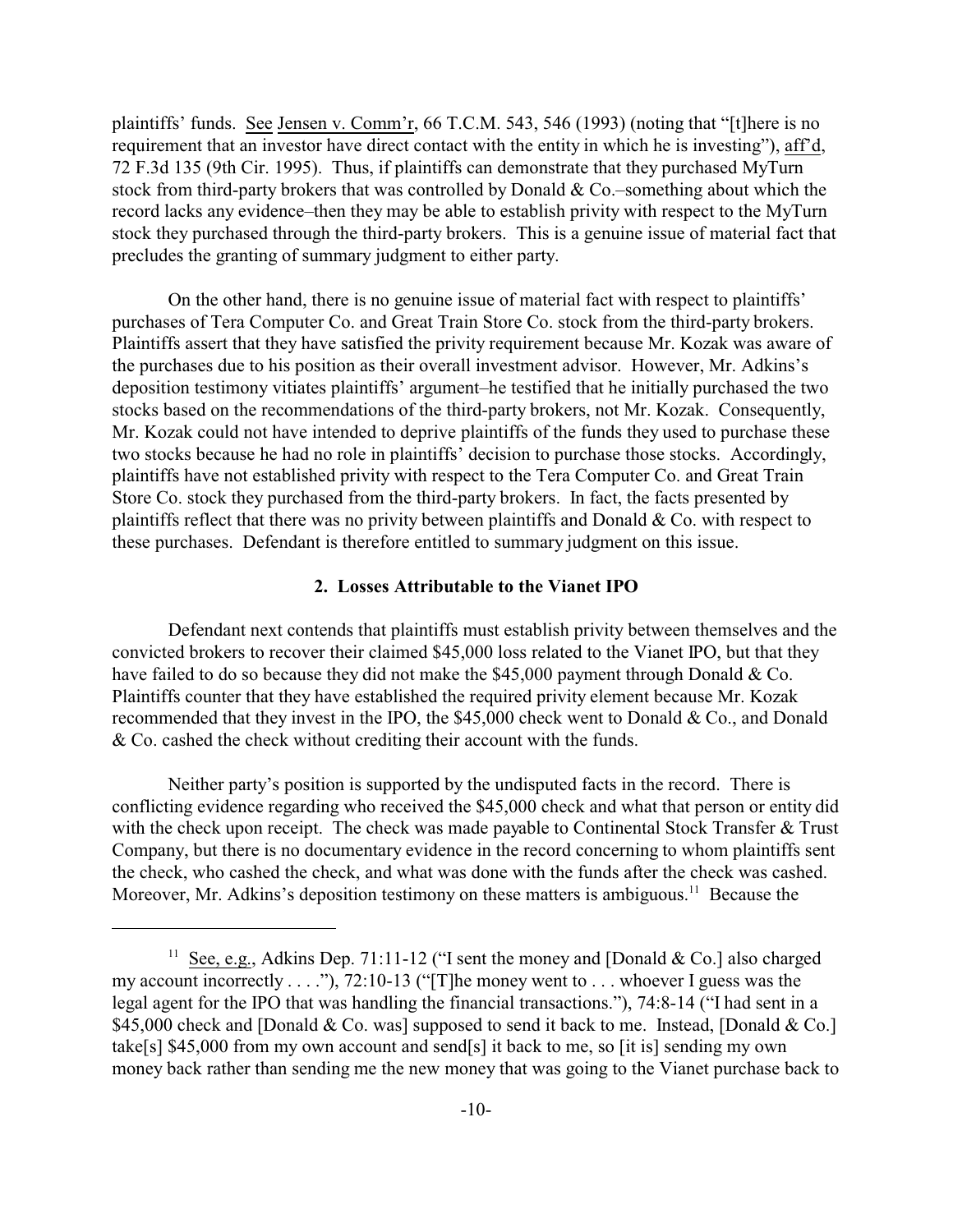issue of who had control over the \$45,000 check is key to determining whether plaintiffs were in privity with Donald  $& Co.$  with respect to the Vianet IPO, the court finds that there is a genuine issue of material fact that precludes the grant of summary judgment to either party.

In sum, the court grants defendant's motion for summary judgment with respect to lack of deductibility of the losses suffered by plaintiffs arising from their purchases of Tera Computer Co. and Great Train Store Co. stock from the third-party brokers, and denies the parties' crossmotions for summary judgment regarding the deductibility of the losses suffered by plaintiffs arising from their purchase of MyTurn stock from the third-party brokers and the Vianet IPO.

## **B. Reasonable Prospect of Recovery**

The next issue requiring the court's resolution is whether 2004 is the correct year for plaintiffs' theft loss deduction. As a general matter, a theft loss is allowed as a deduction in the year in which it is sustained, IRC  $\S$  165(a), and taxpayers are considered to have sustained a theft loss in the year in which they discover it, id. § 165(e). However, taxpayers cannot deduct a theft loss for which they have been compensated by insurance or otherwise. Id. § 165(a). More particularly:

[I]f in the year of discovery there exists a claim for reimbursement with respect to which there is a reasonable prospect of recovery, no portion of the loss with respect to which reimbursement may be received is sustained . . . until the taxable year in which it can be ascertained with reasonable certainty whether or not such reimbursement will be received.

26 C.F.R. § 1.165-1(d)(3); accord Parmelee Transp. Co. v. United States, 351 F.2d 619, 627 (Ct. Cl. 1965) ("[T]here can be no deduction if there exists a reasonable prospect of recovery."); Jeppsen v. Comm'r, 128 F.3d 1410, 1418 (10th Cir. 1997) (noting that if the "prospect of recovery was simply unknowable" during the relevant tax year, a taxpayer is "not entitled to take the theft loss deduction" in that year); see also United States v. S.S. White Dental Mfg. Co. of Pa., 274 U.S. 398, 402-03 (1927) (holding that a taxpayer need not establish "that there is no possibility of an eventual recoupment"). Taxpayers bear the burden of establishing their entitlement to a theft loss deduction, Boehm v. Comm'r, 326 U.S. 287, 294 (1945), and therefore

me."), 75:14-17 ("That is the check that I paid for the private offering of Vianet . . . that went directly to Continental Stock Transfer & Trust Company. This is the money I sent in. . . . They were supposed to send that back to me. They never sent it back to me. Instead, the \$45,000 they sent back to me was subtracted from my own account."), 77:8-14 ("[Donald & Co.] subtracted that from my account. She [sic] should have wired the money back from Continental Stock  $\&$ Transfer Company [sic], which is where my money went. This \$45,000 of my check didn't go to my account. It went to the transfer company that was doing the IPO."), 78:1-2 (stating that he did not know what Continental Stock Transfer & Trust Company did with the \$45,000 check and asserting that "[i]t was all controlled by Donald & Company").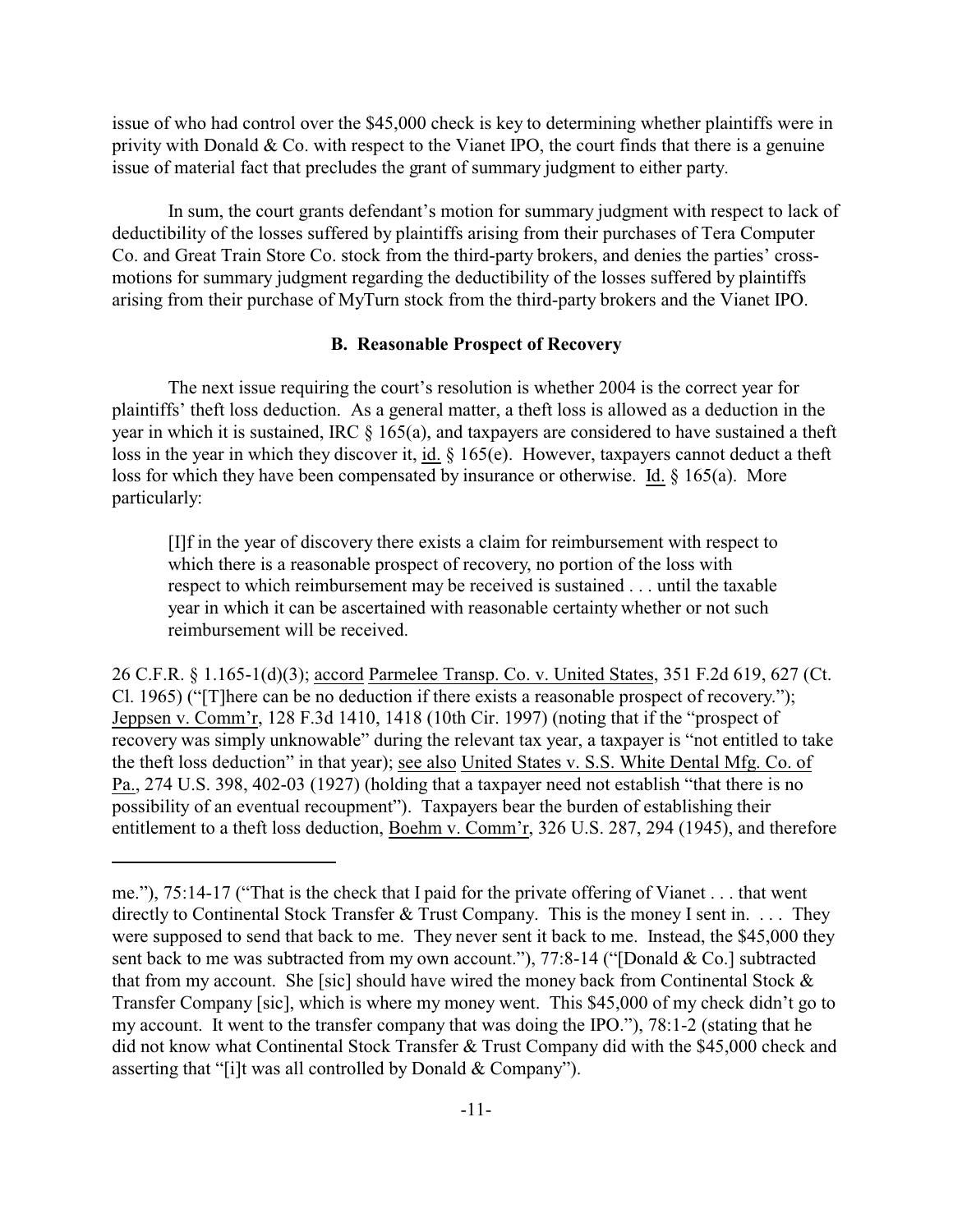are required to demonstrate that they lacked a reasonable prospect of recovery in the year for which they claimed the deduction, Parmelee Transp. Co., 351 F.2d at 628.

"Whether a reasonable prospect of recovery exists with respect to a claim for reimbursement of a loss is a question of fact to be determined upon an examination of all facts and circumstances." 26 C.F.R. § 1.165-1(d)(2)(i). The court may consider both objective and subjective factors during its assessment, but must be mindful that a subjective factor, such as a taxpayer's "reasonable and honest belief," cannot be "the controlling or sole criterion." Boehm, 326 U.S. at 292; see also id. at 293 ("The standard for determining the year for deduction of a loss is . . . a flexible, practical one, varying according to the circumstances of each case."). Relevant objective factors include the existence of a claim or pending litigation, see Parmelee Transp. Co., 351 F.2d at 628 (remarking that a court must examine the "probability of recovery" from the claim or litigation, with a "40 to 50 percent or better chance of recovery" being considered sufficient to constitute a reasonable prospect of recovery), and the availability of civil and criminal restitution, see Vincentini v. Comm'r, 96 T.C.M. (CCH) 400, 405 (2008) (holding that it was reasonable to anticipate that a federal district court might order "defendants, if convicted, to pay restitution to their victims . . . and to forfeit property that could be used to satisfy the restitution order"<sup>12</sup>). The court's ultimate inquiry is to determine what a reasonable taxpayer would have concluded about his prospects of recovery in the year of the claimed deduction. Parmelee Transp. Co., 351 F.2d at 628; accord Jeppsen, 128 F.3d at 1416 ("[D]etermination of a reasonable prospect of recovery is a question of foresight.").

Plaintiffs contend that 2004 is the proper year to deduct their theft loss because by the end of that year, they had no reasonable prospect of recovering their losses. In support of their position, they emphasize that by the end of 2004, Donald & Co. was no longer in business; individuals associated with Donald & Co.–including Mr. Kozak, Mr. Stetson, Mr. Volman, and Mr. Ingrassia–had been indicted; the indictments did not refer to MyTurn stock; the plea agreements for Mr. Stetson, Mr. Volman, and Mr. Ingrassia reflected that they would be subject to fines that could exceed \$1.75 million, mandatory restitution in an amount to be determined, and forfeiture; Mr. Stetson, Mr. Volman, and Mr. Ingrassia were barred by the SEC from acting as brokers or dealers in securities; they had been advised that the criminal proceedings would stay proceedings on their arbitration claim; and, upon the advice of their arbitration attorneys, they left open their arbitration proceedings with the hope that the criminal proceedings might

<sup>&</sup>lt;sup>12</sup> Plaintiffs appear to believe that funds surrendered by convicted criminals pursuant to forfeiture money judgments would be retained by the government and not be made available to victims as restitution. To the extent that plaintiffs so believe, they are incorrect. Mr. Ingrassia, Mr. Volman, and Mr. Stetson agreed to the entry of forfeiture money judgments against them in accordance with 18 U.S.C. § 982. Section 982 is governed by the provisions of 21 U.S.C. § 853. 18 U.S.C. § 982(b)(1). And, pursuant to 21 U.S.C. § 853(i), the Attorney General is authorized to "restore forfeited property to victims" or "take any other action to protect the rights of innocent persons which is in the interest of justice . . . ." In other words, money forfeited by those convicted of a federal crime may be disbursed to the victims of that crime.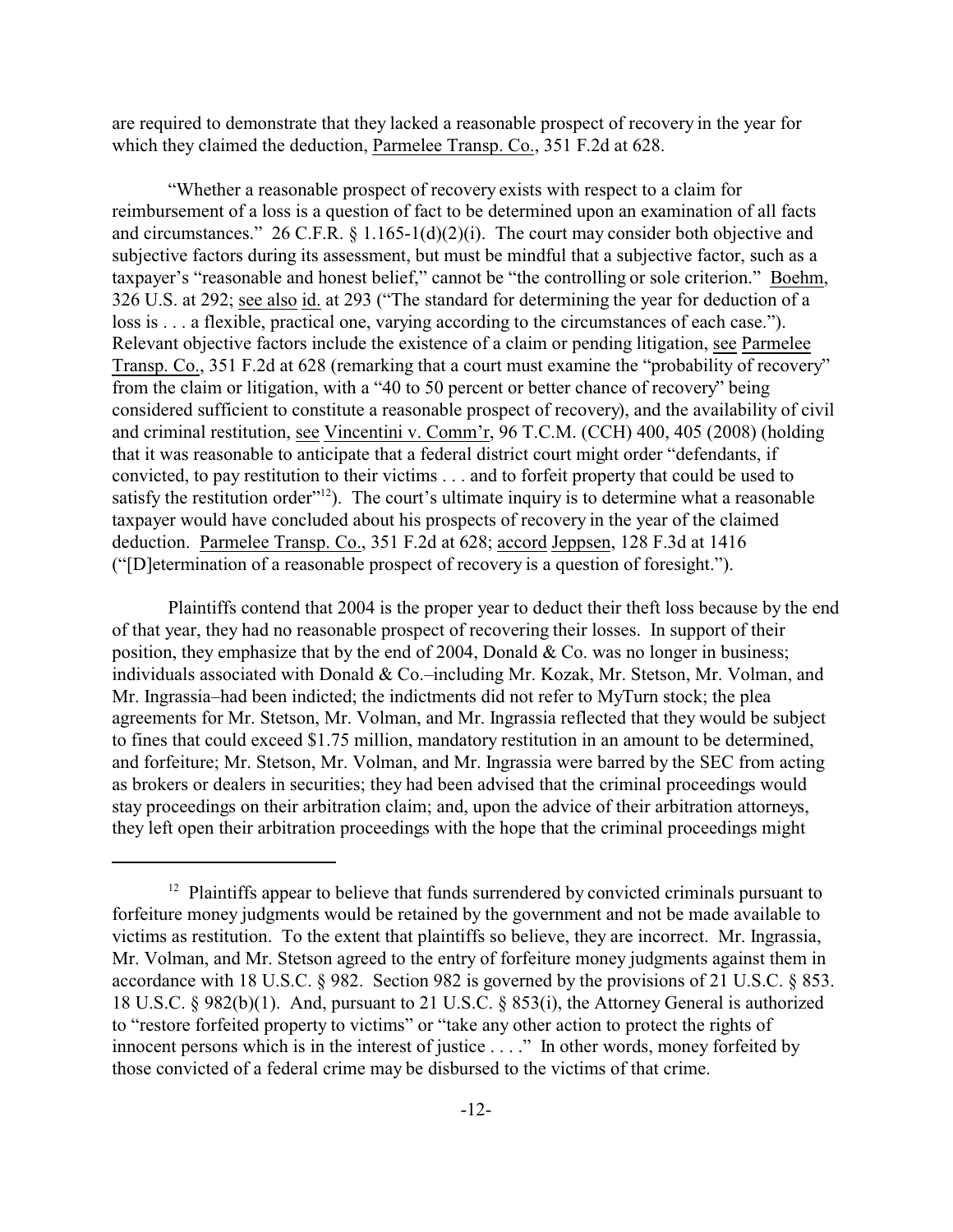reveal useful information.<sup>13</sup> Based on these facts, plaintiffs contend that there was no prospect of recovery from Donald & Co. or its brokers, either through arbitration or through the criminal proceedings, because Donald & Co. was no longer a viable entity, any funds or other assets in the possession of the criminal defendants would be seized by the United States during the criminal proceedings, and the criminal defendants no longer possessed the means to pay their victims.

Defendant, on the other hand, argues that plaintiffs cannot establish 2004 as the proper year to deduct their theft loss.<sup>14</sup> Defendant focuses on the fact that in 2004, the criminal proceedings against the Donald & Co. brokers were in their initial stages–by the end of 2004, three of the brokers agreed to plead guilty, but no sentences had been announced and no judgments had been entered–and therefore any monetary recoveries from the Donald & Co. brokers had not been determined. In fact, it notes that plaintiffs' broker, Mr. Kozak, did not agree to plead guilty until 2005, and that the first judgment against a Donald  $& Co.$  broker–the judgment against Mr. Kozak that directed payment of restitution of \$631,482.26–was not entered until 2006. Mr. Ingrassia's judgment, which directed payment \$4,243,858.44 in restitution, was entered in 2009; Mr. Stetson's judgment, which directed payment of \$3,590,466.50 in restitution, was entered in 2011; and Mr. Volman's judgment, which also directed payment of \$3,590,466.50 in restitution, was entered in 2012. Moreover, defendant points out, plaintiffs did not begin to receive victims' rights correspondence from the United States Attorney's Office until 2005, and were not advised of the ability to submit a claim for restitution via an affidavit of loss until 2006. Finally, defendant notes, even though proceedings on their arbitration claim were suspended in 2004 after the Donald & Co. brokers were indicted, plaintiffs did not abandon that claim until 2008 on the advice of their arbitration attorneys. Based on these facts, defendant asserts that plaintiffs retained a reasonable prospect of recovering their losses by the end of 2004.

<sup>&</sup>lt;sup>13</sup> Although plaintiffs note, and it is undisputed that, all of these events occurred during or before 2004, they assert that they were unaware of the existence of many of these events at the time they filed their 2004 federal income tax return. (The court presumes that plaintiffs filed their original 2004 federal income tax return in 2005, but this fact is not documented in the record.) However, neither IRC § 165, its implementing regulations, nor binding precedent requires taxpayers to possess actual knowledge of the facts supporting a lack of a reasonable prospect for recovery during the year in which the prospect for recovery becomes improbable. Rather, as noted above, the court's inquiry is focused on what reasonable taxpayers would have concluded about their prospects of recovery in the year of the claimed deduction. Parmelee Transp. Co., 351 F.2d at 628. When the taxpayers reached that conclusion and the timing of their discovery of the facts that led to that conclusion are of no importance in determining the proper year for the deduction.

<sup>&</sup>lt;sup>14</sup> Plaintiffs argue that defendant has not established that a year other than 2004 is the proper year for their theft loss deduction. However, it is plaintiffs', not defendant's, burden to establish the proper year of the deduction. Parmelee Transp. Co., 351 F.2d at 628. Thus, defendant need only demonstrate that, in light of the undisputed facts, 2004 is not the proper year for plaintiffs to claim the deduction.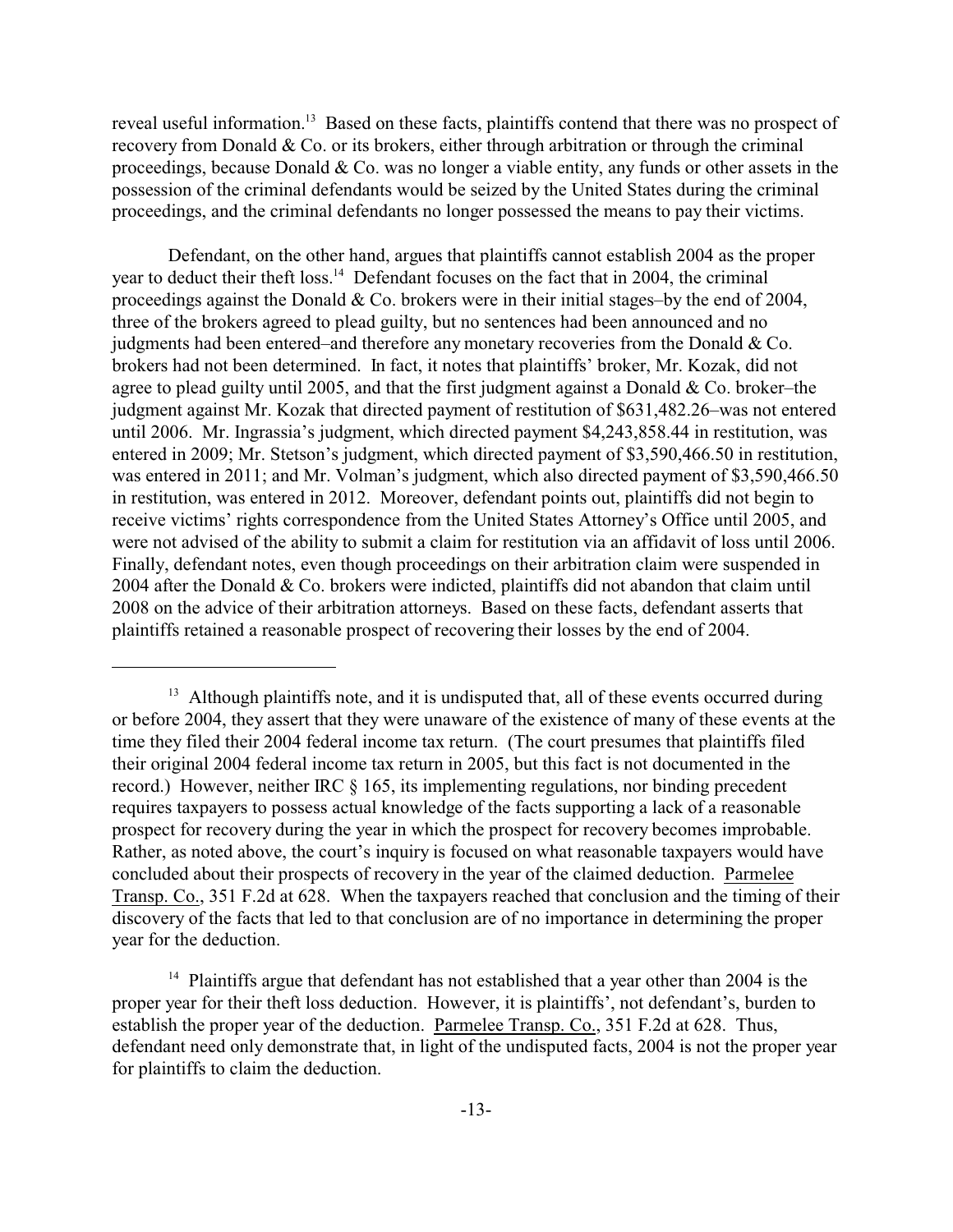As noted above, the court must examine all of the facts and circumstances to determine whether plaintiffs had a reasonable prospect of recovering some or all of their losses in 2004. It is readily apparent that there are undisputed facts supporting plaintiffs' position that they properly claimed a theft loss deduction in 2004, and undisputed facts supporting defendant's position that plaintiffs were not entitled to a theft loss deduction in 2004. On one hand, by the end of 2004, (1) Donald & Co. had gone out of business, rendering recovery from that entity unlikely, at best; (2) the Donald  $& Co.$  brokers responsible for the securities fraud had been indicted, and several of them had agreed to plead guilty to charges that could result in significant fines and forfeiture, thus reducing plaintiffs' ability to recover on a successful civil claim against these brokers; (3) it was reasonable to suppose that plaintiffs would not have been entitled to more than a token amount of restitution because the indictments against the Donald & Co. brokers did not mention MyTurn stock–the stock that was at the center of most of plaintiffs' losses–and because plaintiffs had not received any victims' rights correspondence; and (4) plaintiffs understood that their arbitration proceedings would be stayed for the duration of the criminal proceedings, and that because the criminal proceedings involved numerous defendants and multiple criminal charges, including two types of conspiracies (securities fraud and money laundering), they might have lasted for a long period of time. On the other hand, by the end of 2004, (1) the criminal proceedings against the responsible Donald & Co. brokers were in their infancy, and plaintiffs' ability to obtain restitution from the brokers had not been ascertained; (2) the federal district court had not, in fact, issued any restitution orders, sentenced any of the indicted brokers, or entered any judgments; and (3) plaintiffs had not abandoned their arbitration claim, holding out hope that the criminal proceedings might reveal information that could be useful to them.

Given that the evidence in the record could support both plaintiffs' and defendant's position, the court is prevented from entering summary judgment for either party on the issue. The regulations implementing IRC  $\S$  165 clearly state that the determination of whether plaintiffs had a reasonable prospect of recovering some or all of their losses in 2004 is a question of fact. 26 C.F.R.  $\S 1.165-1(d)(2)(I)$ . And, in ruling on motions for summary judgment, the court is prevented from weighing evidence or making findings of fact. See Anderson, 477 U.S. at 249; Contessa Food Prods., Inc., 282 F.3d at 1376; Ford Motor Co., 157 F.3d at 854; Mansfield, 71 Fed. Cl. at 693. Accordingly, the court concludes that whether plaintiffs had a reasonable prospect of recovery in 2004 is a genuine issue of material fact and that neither party is entitled to judgment as a matter of law.<sup>15</sup> As a result, the court cannot address the final issue presented by the parties' motions: the amount of any refunds to which plaintiffs might be entitled.

<sup>&</sup>lt;sup>15</sup> The former conclusion–that plaintiffs' reasonable prospect of recovery in 2004 is a genuine issue of material fact–is further supported by defendant's objection to plaintiffs' proposed finding of undisputed fact that "[p]laintiffs had no reasonable expectation of recovery in 2004." Def.'s Proposed Findings of Uncontroverted Fact & Resp. to Pls.' Statement of Material Facts 4 (addressing plaintiffs' proposed fact number fifty-eight).